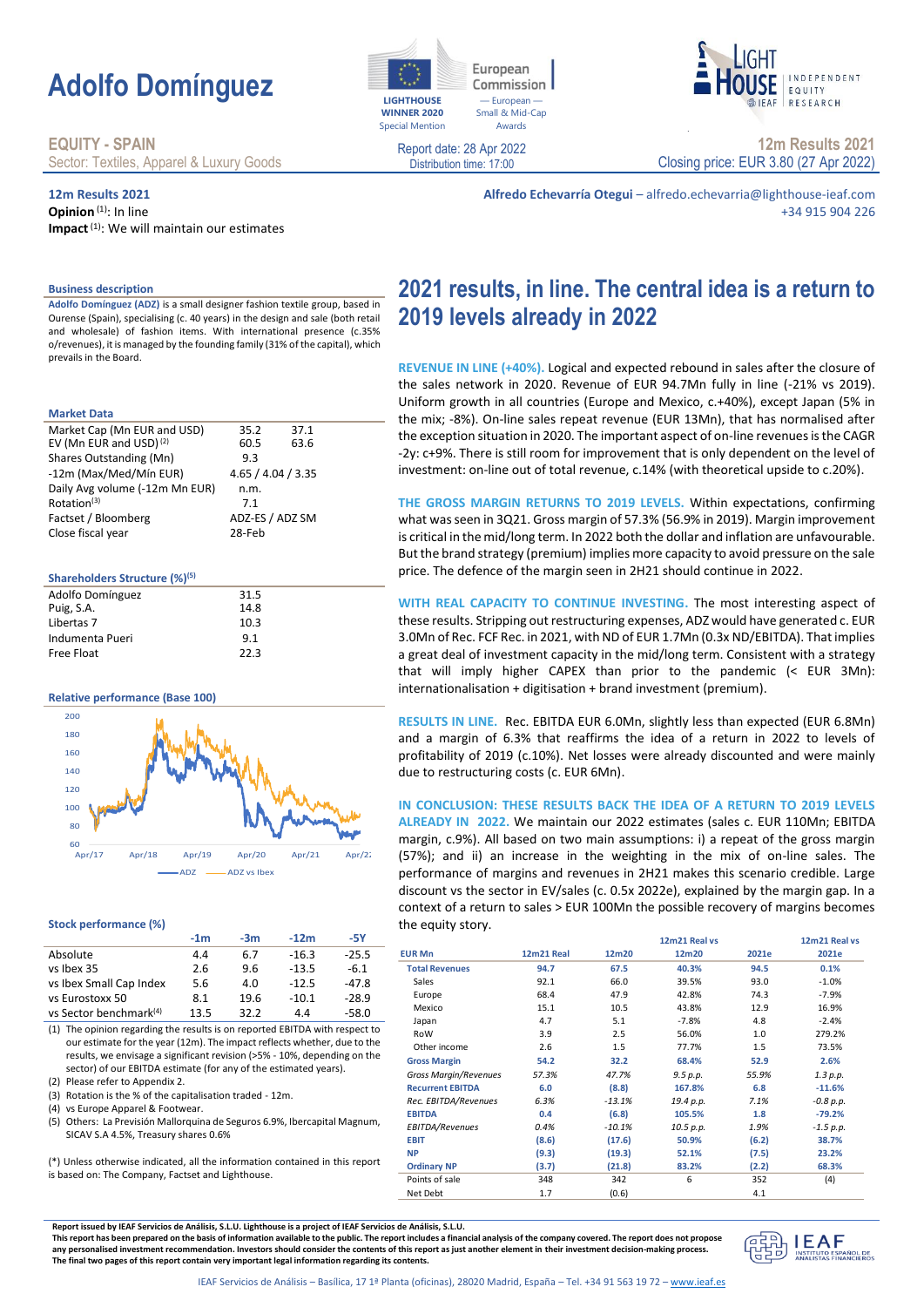

# Appendix 1. EV breakdown at the date of this report

|                                      | <b>EUR Mn</b> | <b>Source</b>    |
|--------------------------------------|---------------|------------------|
| Market Cap                           | 35.2          |                  |
| + Minority Interests                 |               | 12m Results 2021 |
| + Provisions & Other L/T Liabilities | 29.8          | 12m Results 2021 |
| + Net financial debt                 | 1.7           | 12m Results 2021 |
| - Financial Investments              | 6.3           | 12m Results 2021 |
| +/- Others                           |               |                  |
| <b>Enterprise Value (EV)</b>         | 60.5          |                  |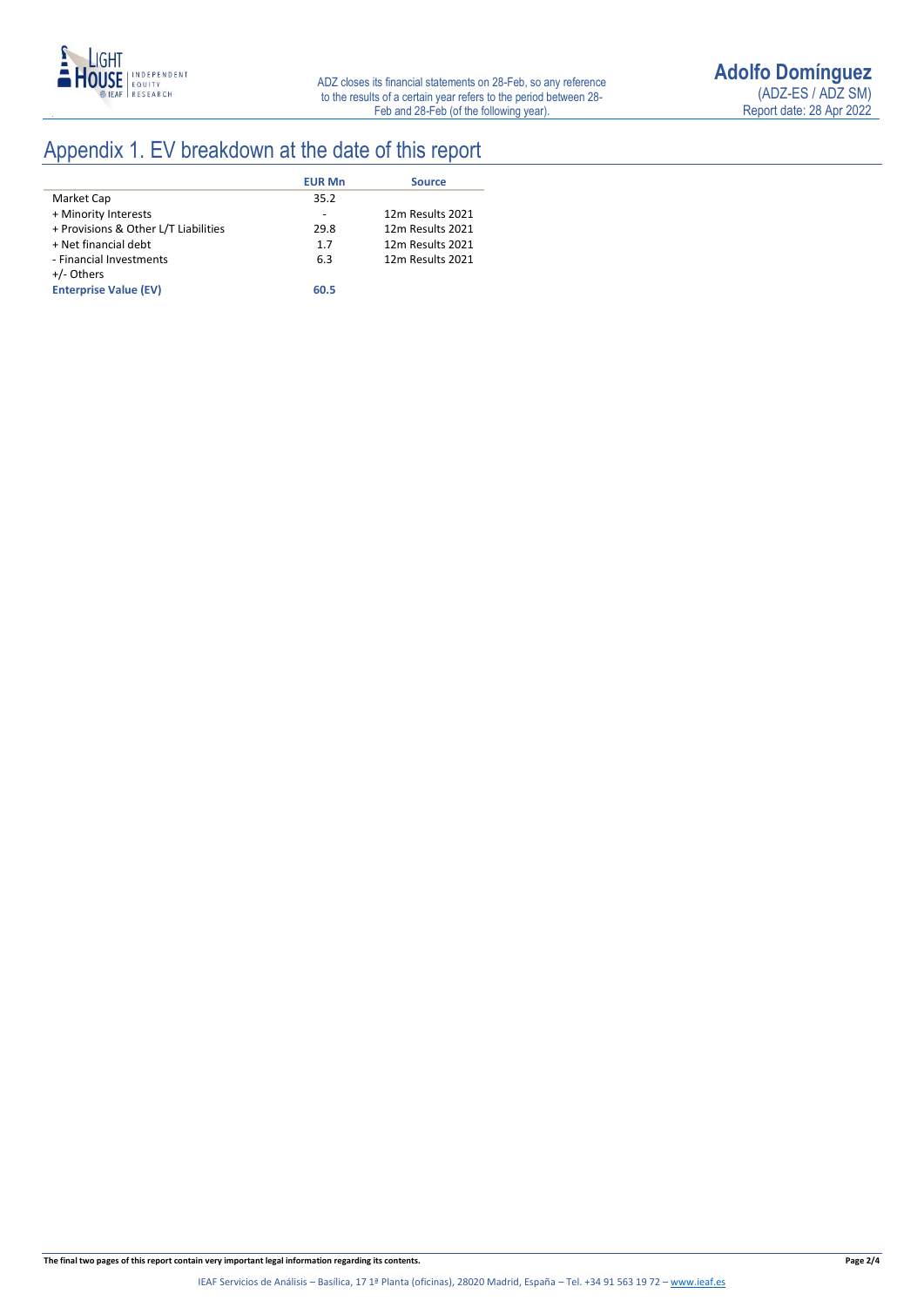

# IMPORTANT LEGAL INFORMATION REGARDING THIS REPORT

### **LIGHTHOUSE**

Lighthouse is a project of IEAF Servicios de Análisis S.L.U. Lighthouse is a research project funded by Bolsas y Mercados Españoles S.A. Lighthouse aims to improve the research coverage of the "orphan stocks" of the Spanish market: those which lack real and continuous research coverage. Lighthouse reports will not include valuation and target price. Lighthouse does not seek to provide investment advice to any natural or legal person. For this reason, Lighthouse will not provide a valuation, target price or investment recommendation for any of the securities analysed.

IEAF Servicios de Análisis S.L.U. is a Spanish company whose corporate purpose is:

1º) To provide information and financial analysis regarding securities issued by any class of legal person traded or not on official secondary markets, and especially (but not exclusively) those securities which are not the object of the recurrent provision of information and analysis by financial analysts who participate in the markets.

2º) To publicise and update the aforementioned financial reports and analysis, in addition to the monitoring and following of the securities on which the information and analysis is provided.

3º) To prepare studies and projects aimed at proposing and implementing measures to improve the information and financial analysis of securities traded on official secondary markets.

IEAF Servicios de Análisis S.L.U. is a company whose sole shareholder is the Instituto Español de Analistas Financieros (IEAF), a professional, not for profit association.

#### **DISCLAIMER**

The Instituto Español de Analistas Financieros (IEAF) hereby certifies that the analyst of IEAF Servicios de Análisis S.L.U. whose name figures as the author of this report, expresses views that reflect their personal and independent opinion of the company analysed without these implying, either directly or indirectly, a personalised recommendation of the company analysed for purposes of providing investment advice. This report is based on the preparation of detailed financial projections from information available to the public and following traditional fundamental research methodology (i.e. it is not a technical or quantitative analysis report). For the analysis methodology used in the preparation of this report, please contact the analyst directly; contact details are included on the front page of this report.

The report includes basic information regarding the main parameters to be used by an investor when making their own valuation (whether by discounted cash flows or multiples). These parameters are the personal opinion or estimate of the analyst. The person receiving this report should use their own judgement when using these parameters and should consider them as another element in their decision-making process in respect of investment. These parameters do not represent a personalised investment recommendation.

#### **Rules governing confidentiality and conflicts of interest**

None of the following rules governing confidentiality and conflicts of interest (12) is applicable to this report:

1. This report is non-independent research as it has been commissioned by the company analysed (issuer).

2. In the last 12 months, the Instituto Español de Analistas Financieros or its subsidiary, IEAF Servicios de Análisis S.L.U., has had Investment Banking mandates or has managed or comanaged a public offering of the securities of the issuer, or has received compensation from said issuer for Investment Banking services, that exclude brokerage services for prepaid fees.

3. In the next 6 months, the Instituto Español de Analistas Financieros or its subsidiary, IEAF Servicios de Análisis S.L.U., expects to receive or intends to obtain compensation for Investment Banking services provided to this company that exclude brokerage services for prepaid fees.

4. The Investment Analyst or a member of the Research Department or a member of their household has a long position in the shares or derivatives of the corresponding issuer.

5. The Investment Analyst or a member of the Research Department or a member of their household has a short position in the shares or derivatives of the corresponding issuer.

6. At the date of publication, the Instituto Español de Analistas Financieros or its subsidiary, IEAF Servicios de Análisis S.L.U. held a long position of over 0.5% of the issuer's capital.

7. At the date of publication, the Instituto Español de Analistas Financieros or its subsidiary, IEAF Servicios de Análisis S.L.U. held a short position of over 0.5% of the issuer's capital.

8. At the end of the month immediately prior to the publication of this report, or of the previous month if the report is published in the ten days following the end of the month, the company analysed (the issuer) or any of its subsidiaries held 5% or more of any class of equity security of the Instituto Español de Analistas Financieros or its subsidiary, IEAF Servicios de Análisis S.L.U.

9. A senior director or officer of the Instituto Español de Analistas Financieros or its subsidiary, IEAF Servicios de Análisis S.L.U., or a member of their department is a director, officer, advisor or member of the Board of Directors of the issuer and/or one of its subsidiaries.

10. The Instituto Español de Analistas Financieros or its subsidiary, IEAF Servicios de Análisis S.L.U., acts as broker for the Issuer for the corresponding prepaid fees.

11. The contents of this report related to the financial analysis, financial projections, valuation, investment summary and opinion of the analyst have been reviewed by the issuer prior to its publication.

12. The issuer has made changes to the contents of this report prior to its distribution.

The Investment Analysts who have prepared this Investment Analysis are employees of IEAF Servicios de Análisis S.L.U. These analysts have received (or will receive) compensation according to the general earnings of IEAF Servicios de Análisis S.L.U. To obtain a copy of the Code of Conduct of IEAF Servicios de Análisis S.L.U. (in respect of the Management of Conflicts of Interest in the research department), please use the e-mail address secretaria@ieaf.es or consult the contents of this Code at [www.ieaf.es.](https://www.ieaf.es/images/IEAF/LIGHTHOUSE/IEAF_LIGHTHOUSE_CodigoDeConducta.pdf) 

IEAF Servicios de Análisis S.L.U. is compensated by Bolsas y Mercados Españoles, S.A. for the preparation of this report. This report should be considered as just another element in the taking of investment decisions.

### **A report issued by IEAF servicios de análisis S.L.U.**

All rights reserved. The unauthorised use or distribution of this report is prohibited. This document has been prepared and distributed, according to the provisions of the MiFID II by IEAF Servicios de Análisis S.L.U. Its corporate activity is regulated by the CNMV (the Spanish Securities Exchange Commission). The information and opinions expressed in this document do not represent nor are they intended to represent an offer or a solicitation to buy or sell the securities (in other words, the securities mentioned in this report and related warrants, options, rights or interests). The information and opinions contained in this document are based upon information available to the public and have been obtained from sources believed to be reliable by IEAF Servicios de Análisis S.L.U., but no guarantee is given regarding their accuracy or completeness. All comments and estimates reflect solely the opinion of IEAF Servicios de Análisis S.L.U. and do not offer any implicit or explicit guarantee. All the opinions expressed are subject to change without prior warning. This document does not take into account the specific investment objectives, financial position, risk profile or other specific aspects of the person who receives this document, and accordingly they should exercise their own judgement in this respect. Neither the Instituto Español de Analistas Financieros nor its subsidiary, IEAF Servicios de Análisis S.L.U., assumes any responsibility for direct or indirect losses arising from the use of the published research, except in the event of negligent conduct by IEAF Servicios de Análisis S.L.U. The information contained in this report is approved for distribution to professional clients, eligible counterparties and professional advisers, but not for distribution to private individuals or retail clients. Its reproduction, distribution or